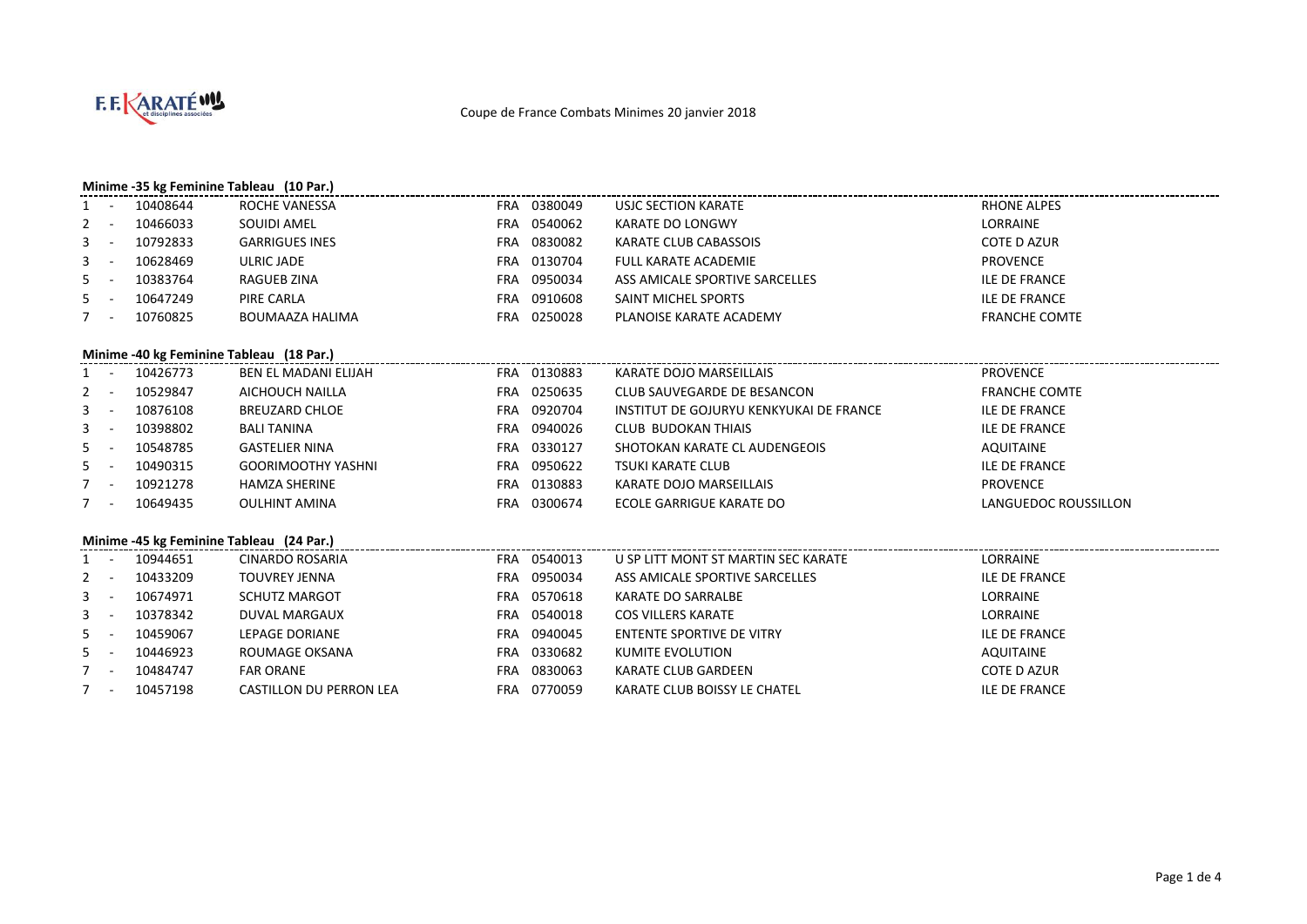|                           | Minime -50 kg Feminine Tableau (33 Par.) |                                              |             |                                      |                       |  |  |  |  |  |  |  |
|---------------------------|------------------------------------------|----------------------------------------------|-------------|--------------------------------------|-----------------------|--|--|--|--|--|--|--|
| $\sim$                    | 10308823                                 | <b>NOEL MAYLIS</b>                           | FRA 0830082 | KARATE CLUB CABASSOIS                | <b>COTE D AZUR</b>    |  |  |  |  |  |  |  |
| $\sim$<br>2               | 11070494                                 | <b>BOUGRINE AMINA</b>                        | FRA 0540013 | U SP LITT MONT ST MARTIN SEC KARATE  | LORRAINE              |  |  |  |  |  |  |  |
| 3<br>$\sim$               | 10669929                                 | DAKDAK SALMA                                 | FRA 0710015 | S K C MACON                          | <b>BOURGOGNE</b>      |  |  |  |  |  |  |  |
| 3<br>$\sim$               | 10890982                                 | <b>TREILLON LOU</b>                          | FRA 0130127 | <b>IMPACT KARATE CLUB</b>            | <b>PROVENCE</b>       |  |  |  |  |  |  |  |
| 5<br>$\sim$               | 10674871                                 | MENACER DJIHANE                              | FRA 0920079 | C S M PUTEAUX                        | <b>ILE DE FRANCE</b>  |  |  |  |  |  |  |  |
| 5<br>$\sim$               | 10882351                                 | TSHIBUMBU MULEBA ASHLEY                      | FRA 0940082 | AVENIR SPORTIF D'ORLY                | ILE DE FRANCE         |  |  |  |  |  |  |  |
| 7<br>$\sim$               | 10427900                                 | EL MEZDIOUI INES                             | FRA 0770738 | JEUNES KARATEKAS DE MEAUX            | ILE DE FRANCE         |  |  |  |  |  |  |  |
| $7^{\circ}$<br>$\sim$ $-$ | 10741496                                 | <b>BELHADJI MANELLE</b>                      | FRA 0910113 | <b>BUDO CLUB DE SAVIGNY SUR ORGE</b> | ILE DE FRANCE         |  |  |  |  |  |  |  |
|                           | Minime -55 kg Feminine Tableau (17 Par.) |                                              |             |                                      |                       |  |  |  |  |  |  |  |
|                           | 1 - 10744542                             | <b>CORANSON BEAUDU EMMA</b>                  | FRA 0950034 | ASS AMICALE SPORTIVE SARCELLES       | <b>ILE DE FRANCE</b>  |  |  |  |  |  |  |  |
| $\sim$ $-$<br>2           | 10382483                                 | L HYVER MARGOT                               | FRA 0440078 | CENT ETUDES KARATE ST NAZAIRE        | PAYS DE LA LOIRE      |  |  |  |  |  |  |  |
| 3<br>$\sim$               | 10390759                                 | <b>HAON JULIE</b>                            | FRA 0130704 | <b>FULL KARATE ACADEMIE</b>          | <b>PROVENCE</b>       |  |  |  |  |  |  |  |
| $\sim$ $-$<br>3           | 10816707                                 | DE AMORIM PEREIRA MARIE                      | FRA 0540013 | U SP LITT MONT ST MARTIN SEC KARATE  | LORRAINE              |  |  |  |  |  |  |  |
| 5<br>$\sim$ $-$           | 10630921                                 | ENEG ELENA                                   | FRA 0830749 | ATHLETIC KARATE CLUB PIGNANS         | COTE D AZUR           |  |  |  |  |  |  |  |
| 5<br>$\sim$ $-$           | 10592805                                 | <b>BENAMER FARAH</b>                         | FRA 0910608 | SAINT MICHEL SPORTS                  | <b>ILE DE FRANCE</b>  |  |  |  |  |  |  |  |
| $\sim$ $-$<br>7           | 10715785                                 | <b>ARHUR MATHILDE</b>                        | FRA 0370615 | KARATE CLUB VAL DE CISSE             | TBO                   |  |  |  |  |  |  |  |
| $7 -$                     | 10692143                                 | <b>HALLAK YASMINE</b>                        | FRA 0130166 | CL OMNISPORT LE RONIN SEC KARATE     | <b>PROVENCE</b>       |  |  |  |  |  |  |  |
|                           |                                          | Minime 55 et + kg Feminine Tableau (18 Par.) |             |                                      |                       |  |  |  |  |  |  |  |
|                           | 1 - 10586066                             | <b>BENAMAR CHYRINE</b>                       | FRA 0130013 | KARATE CLUB ARLESIEN                 | <b>PROVENCE</b>       |  |  |  |  |  |  |  |
| 2<br>$\sim$ $-$           | 10786470                                 | <b>BERGOUG DOUAA</b>                         | FRA 0250032 | KARATE CLUB BETHONCOURT              | <b>FRANCHE COMTE</b>  |  |  |  |  |  |  |  |
| 3<br>$\sim$               | 10306581                                 | <b>SCHROT BAPTISTINE</b>                     | FRA 0590739 | KARATE CLUB SIN LE NOBLE             | <b>FLANDRE ARTOIS</b> |  |  |  |  |  |  |  |
| 3<br>$\sim$               | 11074975                                 | <b>SRIDI SOFIA</b>                           | FRA 0540013 | U SP LITT MONT ST MARTIN SEC KARATE  | LORRAINE              |  |  |  |  |  |  |  |
| 5<br>$\sim$               | 10525312                                 | <b>OUISSA CHAHINAZ</b>                       | FRA 0300684 | JIYUJIN KARATE DO                    | LANGUEDOC ROUSSILLON  |  |  |  |  |  |  |  |
| 5<br>$\sim$               | 10706614                                 | <b>BEZZOUH LUNA</b>                          | FRA 0340773 | KARATE KICK BOXING LATTOIS METROPOLE | LANGUEDOC ROUSSILLON  |  |  |  |  |  |  |  |
| $\sim$<br>7               | 10711680                                 | <b>BECHARI SHAYNEYSE</b>                     | FRA 0130166 | CL OMNISPORT LE RONIN SEC KARATE     | <b>PROVENCE</b>       |  |  |  |  |  |  |  |
| $7 -$                     | 10337788                                 | PILANDON NINA                                | FRA 0330106 | <b>DOJO LANTONNAIS</b>               | AQUITAINE             |  |  |  |  |  |  |  |
|                           |                                          | Minime -35 kg Masculin Tableau (23 Par.)     |             |                                      |                       |  |  |  |  |  |  |  |
| $1 -$                     | 10494301                                 | AHMED ANFANE                                 | FRA 0940026 | <b>CLUB BUDOKAN THIAIS</b>           | <b>ILE DE FRANCE</b>  |  |  |  |  |  |  |  |
| $\sim$ $-$<br>2           | 10547827                                 | MARZOUKI AMINE                               | FRA 0910608 | SAINT MICHEL SPORTS                  | <b>ILE DE FRANCE</b>  |  |  |  |  |  |  |  |
| 3<br>$\sim$               | 10410168                                 | <b>MARCILLY GREGORY</b>                      | FRA 0770738 | JEUNES KARATEKAS DE MEAUX            | ILE DE FRANCE         |  |  |  |  |  |  |  |
| 3<br>$\sim$               | 10576963                                 | <b>BOUROUBA MARWAN</b>                       | FRA 0780102 | CL OMNISPORTS GARGENVILLE COG        | <b>ILE DE FRANCE</b>  |  |  |  |  |  |  |  |
| 5<br>$\sim$               | 10550986                                 | <b>IRATENE RAYANE</b>                        | FRA 0950034 | ASS AMICALE SPORTIVE SARCELLES       | ILE DE FRANCE         |  |  |  |  |  |  |  |
| 5<br>$\sim$               | 10670314                                 | <b>OUHAB AIMEN</b>                           | FRA 0690041 | JUDO CLUB LYON VILLEURBANNE          | RHONE ALPES           |  |  |  |  |  |  |  |
| $\sim$<br>$7^{\circ}$     | 10422615                                 | BENGUEZZOU MARWAN                            | FRA 0420623 | SEIGYO KARATE CLUB DE CELLIEU        | RHONE ALPES           |  |  |  |  |  |  |  |
| $7 -$                     | 10549567                                 | <b>DECKERT THEO</b>                          | FRA 0770059 | KARATE CLUB BOISSY LE CHATEL         | <b>ILE DE FRANCE</b>  |  |  |  |  |  |  |  |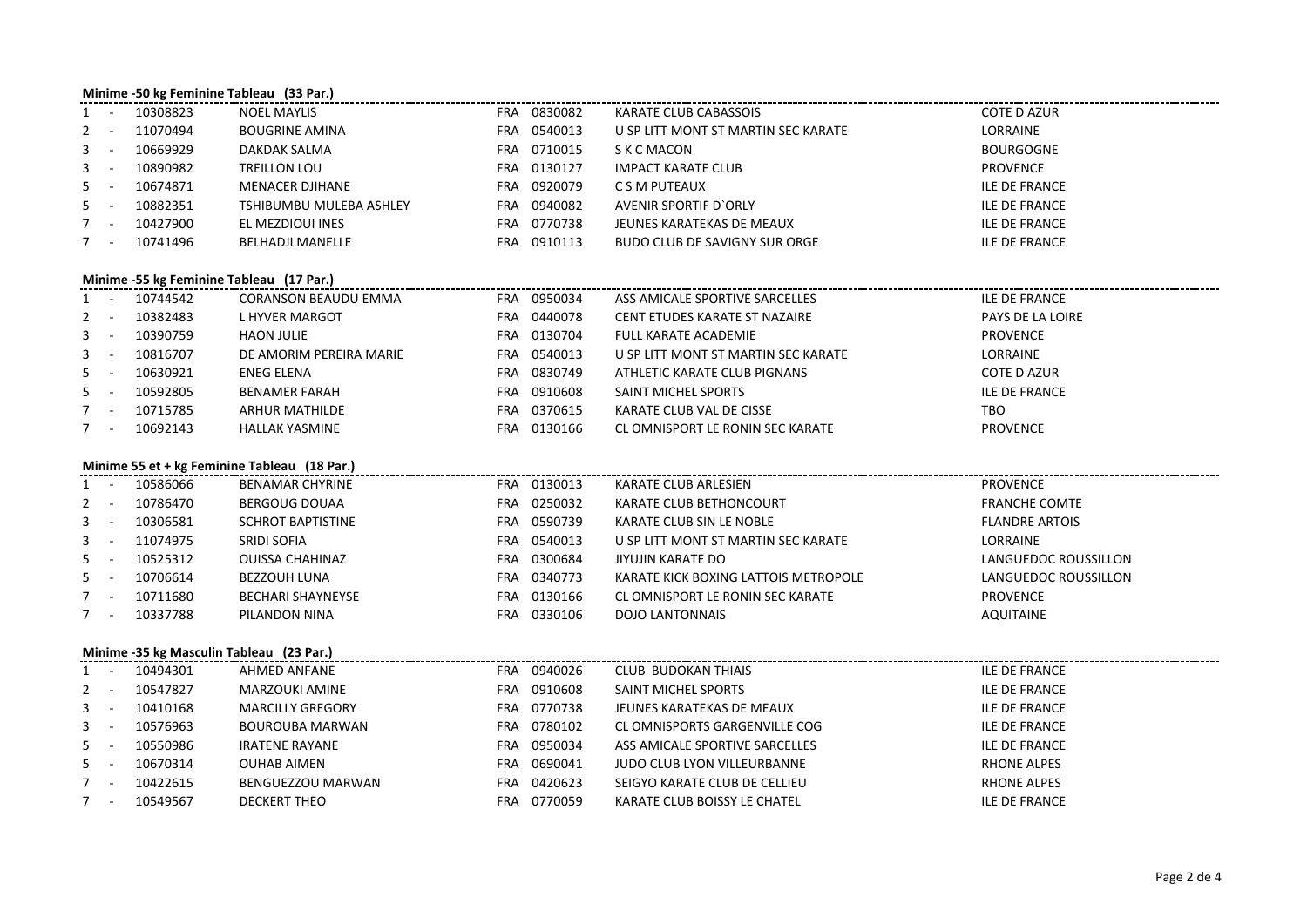# **Minime -40 kg Masculin Tableau (38 Par.)**

| $1 -$   | 10452565 | <b>EBLIN RUBEN</b>          | <b>FRA</b> | 0940026 | CLUB BUDOKAN THIAIS             | <b>ILE DE FRANCE</b> |
|---------|----------|-----------------------------|------------|---------|---------------------------------|----------------------|
| $2 -$   | 10302619 | <b>GONCALVES JEREMY</b>     | FRA        | 0210630 | AKDC                            | <b>BOURGOGNE</b>     |
| $3 - -$ | 10483569 | BENDIFALLAH YOUNES          | FRA        | 0250028 | PLANOISE KARATE ACADEMY         | <b>FRANCHE COMTE</b> |
| $3 - -$ | 10665845 | AKSOUH BACHAR               | FRA        | 0910608 | SAINT MICHEL SPORTS             | <b>ILE DE FRANCE</b> |
| $5 -$   | 10532309 | ROULLEAU PAUL               | FRA        | 0920067 | <b>COURBEVOIE SPORTS KARATE</b> | <b>ILE DE FRANCE</b> |
| $5 -$   | 10452053 | <b>BONNIN MATHIEU</b>       | FRA        | 0130704 | FULL KARATE ACADEMIE            | PROVENCE             |
| $7 -$   | 10637976 | <b>GENE MARVYN</b>          | FRA        | 9710017 | SANGOSHO                        | GUADELOUPE           |
|         | 10456333 | <b>VALENTE SILVA JULIEN</b> | FRA        | 0770059 | KARATE CLUB BOISSY LE CHATEL    | <b>ILE DE FRANCE</b> |

### **Minime -45 kg Masculin Tableau (29 Par.)**

| $1 -$ | 10465906 | LAWANI MARC               | <b>FRA</b> | 0950681 | ATHLETIC KARATE ARNOUVILLE                    | ILE DE FRANCE        |
|-------|----------|---------------------------|------------|---------|-----------------------------------------------|----------------------|
| $2 -$ | 10618608 | DAVID NOAH                | <b>FRA</b> | 0250635 | CLUB SAUVEGARDE DE BESANCON                   | <b>FRANCHE COMTE</b> |
| $3 -$ | 10472185 | PAUQUET QUENTIN           | FRA        | 0840658 | <b>CAROMB KARATE CLUB</b>                     | <b>PROVENCE</b>      |
| $3 -$ | 10330398 | SAVANE HAMED SY           | <b>FRA</b> | 0920085 | SHOTOKAN KARATE CLUB DE VILLENEUVE LA GARENNE | <b>ILE DE FRANCE</b> |
| $5 -$ | 10564659 | CHATTARD FLORIAN          | <b>FRA</b> | 0380049 | USJC SECTION KARATE                           | <b>RHONE ALPES</b>   |
| $5 -$ | 10538725 | LEWIS VIJAY DANIEL        | <b>FRA</b> | 0830715 | KARATE CLUB VALETTOIS                         | <b>COTE D AZUR</b>   |
|       | 10390049 | <b>CODACCIONI TRISTAN</b> | <b>FRA</b> | 0130127 | IMPACT KARATE CLUB                            | <b>PROVENCE</b>      |
| $7 -$ | 10610182 | AZEBOUCH MADRISS          | <b>FRA</b> | 0690700 | <b>FUDOSHIN</b>                               | <b>RHONE ALPES</b>   |

### **Minime -50 kg Masculin Tableau (32 Par.)**

|       |  | 10369198 | FALCO ENZO             | <b>FRA</b> | 0380049 | USJC SECTION KARATE           | RHONE ALPES        |  |  |  |
|-------|--|----------|------------------------|------------|---------|-------------------------------|--------------------|--|--|--|
|       |  | 10475889 | PERRUCHOT ALEXIS       | FRA        | 0850005 | FONTENAY KARATE SHOTOKAN      | PAYS DE LA LOIRE   |  |  |  |
| $3 -$ |  | 10304231 | <b>GERMAIN PAUL</b>    | <b>FRA</b> | 0830063 | KARATE CLUB GARDEEN           | <b>COTE D AZUR</b> |  |  |  |
| $3 -$ |  | 10701113 | <b>KERNEUR MATHIAS</b> | FRA        | 0440078 | CENT ETUDES KARATE ST NAZAIRE | PAYS DE LA LOIRE   |  |  |  |
| $5 -$ |  | 10671633 | MAAZAOUI MEHDI         | FRA        | 0830680 | SAMOURAI TOULON VAR KARATE    | <b>COTE D AZUR</b> |  |  |  |
| $5 -$ |  | 10801849 | ASSEMAT HUGO           | <b>FRA</b> | 0540062 | KARATE DO LONGWY              | LORRAINE           |  |  |  |
|       |  | 10591788 | HANSALI ADAM           | FRA        | 0830680 | SAMOURAI TOULON VAR KARATE    | <b>COTE D AZUR</b> |  |  |  |
|       |  | 10492480 | TARCHOUN RAYAN         | FRA        | 0830680 | SAMOURAI TOULON VAR KARATE    | <b>COTE D AZUR</b> |  |  |  |
|       |  |          |                        |            |         |                               |                    |  |  |  |

## **Minime -55 kg Masculin Tableau (33 Par.)**

| $1 -$ | 10728630 | BENKHEDDA NADHIR MOKHTAR | <b>FRA</b> | 0130635 | DE BARROS KARATE CLUB       | <b>PROVENCE</b>      |
|-------|----------|--------------------------|------------|---------|-----------------------------|----------------------|
| $2 -$ | 10458007 | OUKHATTOU ADAM           | <b>FRA</b> | 0130019 | CLUB ARLESIEN DE KARATE DO  | <b>PROVENCE</b>      |
| $3 -$ | 10451896 | BEGARD YANN              | <b>FRA</b> | 0830680 | SAMOURAI TOULON VAR KARATE  | <b>COTE D AZUR</b>   |
| $3 -$ | 10390763 | <b>ESCOFFIER CLEMENT</b> | <b>FRA</b> | 0130704 | FULL KARATE ACADEMIE        | PROVENCE             |
| $5 -$ | 10532761 | BOUDRIGA JAOUED          | FRA        | 0250635 | CLUB SAUVEGARDE DE BESANCON | <b>FRANCHE COMTE</b> |
| $5 -$ | 10499776 | RIBEIRO HUGO             | FRA        | 0950025 | US EZANVILLE ECOUEN         | ILE DE FRANCE        |
| $7 -$ | 10394138 | FERNANDES PINTO THEO     | FRA        | 0300629 | A K A VILLENEUVE LES ANGLES | LANGUEDOC ROUSSILLON |
| $7 -$ | 10376272 | <b>TCHOTE SENY</b>       | FRA        | 0910626 | S K B EPINAY SOUS SENART    | ILE DE FRANCE        |